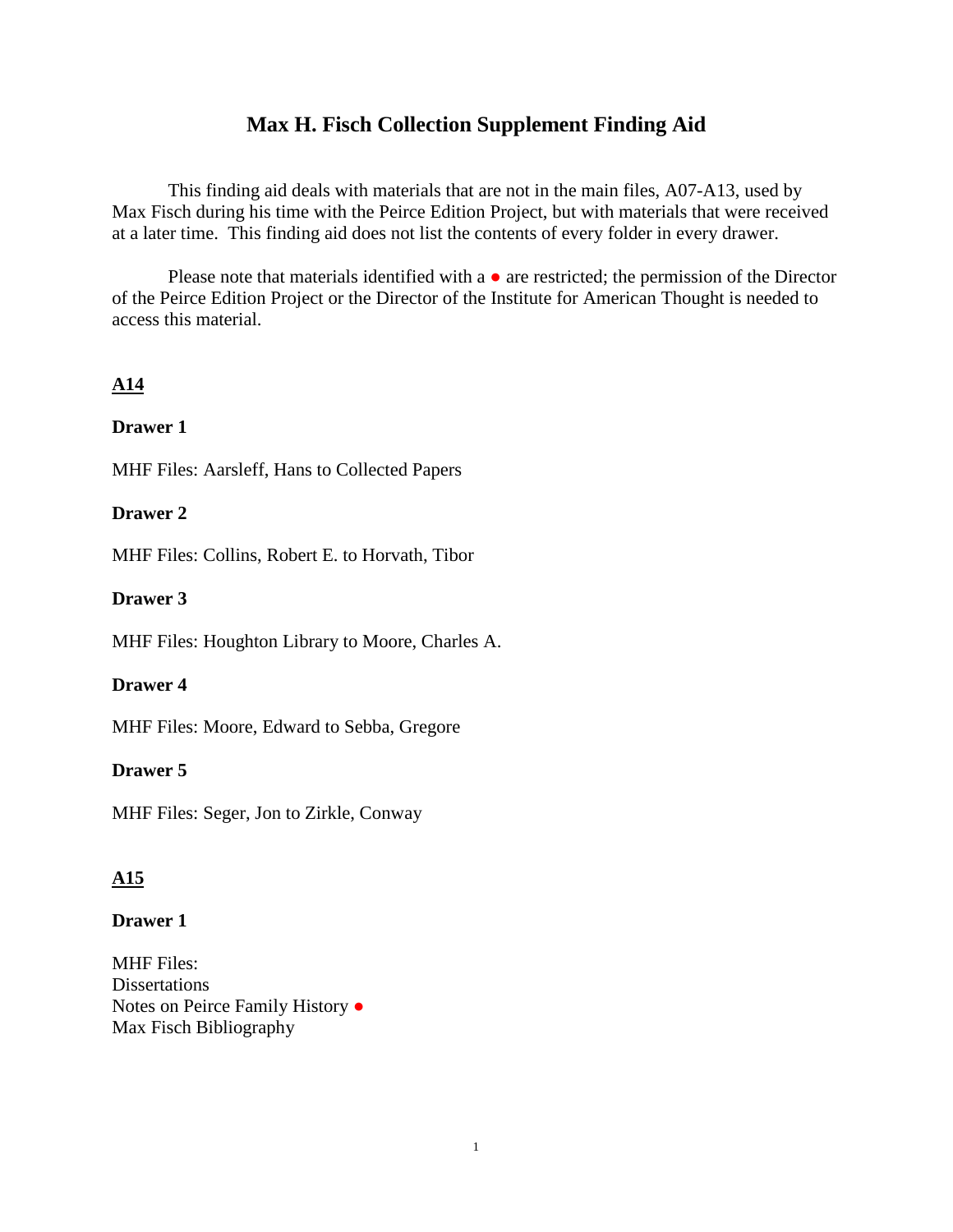Max Fisch Files: Philosophy 303 Course Materials – Greeks (primarily) and Romans Typescripts of CSP logic mss. using Mahon numbers Don Roberts correspondence and papers Information on trips to various cities Herbert Schneider correspondence Papers by and correspondence with various individuals, N - S

### **Drawer 3**

MHF Files: Philosophy 303 Course Materials File titled "Jordan" on Fulbright trip to Japan and India Information on University of Illinois, Indiana University, and Southern Illinois University History of Science

### **Drawer 4**

MHF Files:

Correspondence and papers on Peirce Edition *Writings* Original copy of Max Fisch dissertation with Max Fisch annotations ● Archival copy of Max Fisch dissertation Victor Lenzen files of Lenzen's work on Peirce work in science and of Lenzen's research on Juliette Peirce Papers by and correspondence with Edward Moore Papers by and correspondence with individuals,  $A - Z$ , including Carolyn Eisele, Ken Ketner, Don Roberts, Richard Tursman, and Paul Weiss, plus some files on the Peirce Edition Project and the Peirce Foundation

## **Drawer 5**

MHF Files: **Dissertations** 

## **A16**

## **Drawer 1**

MHF Files: Max Fisch small daily calendars partially filled in; in envelop Miscellaneous correspondence, primarily 1978, including greeting cards, family letters and photographs  $\bullet$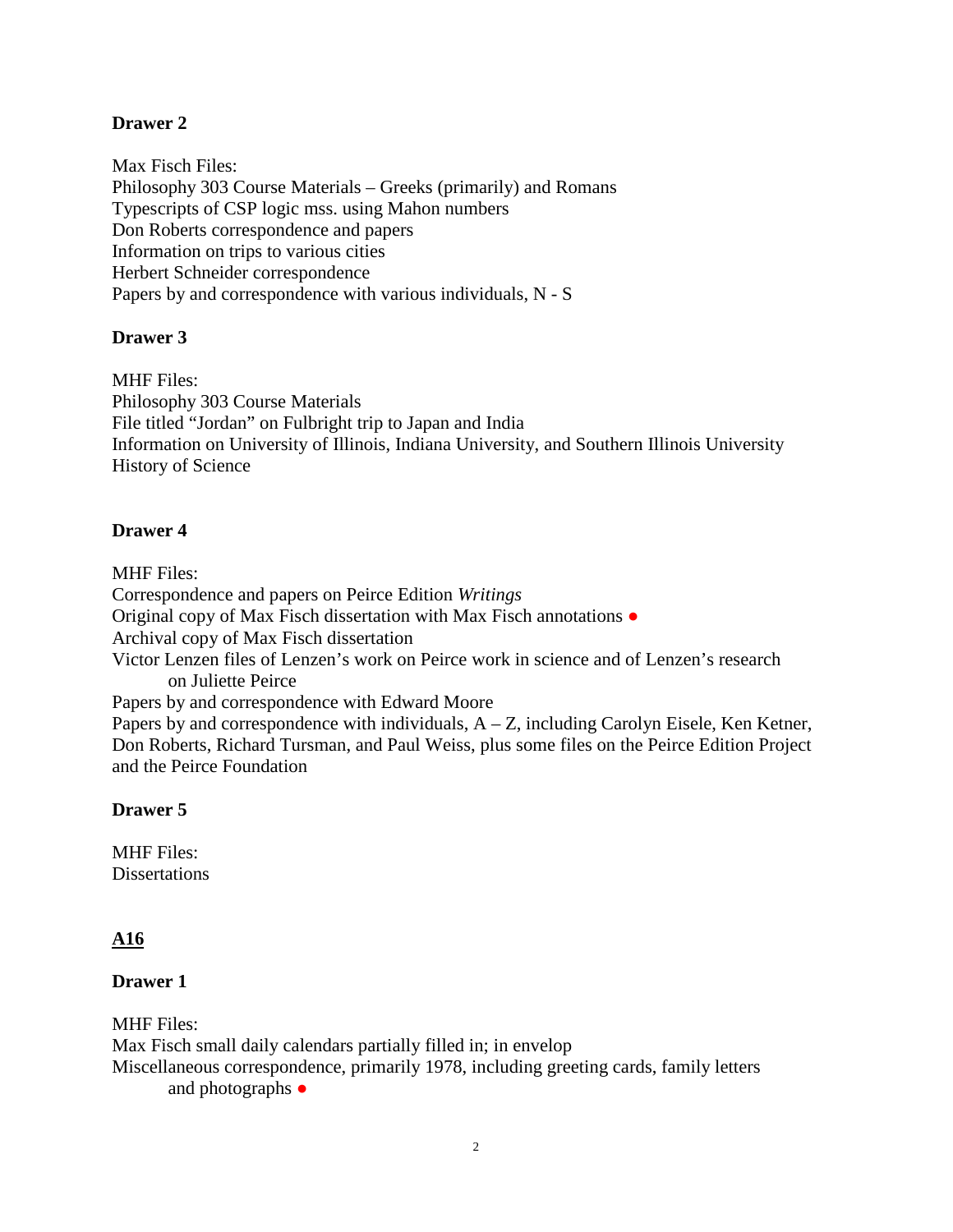Envelop marked "From Time at Western Reserve University" full of paper slips on the history of medicine

Box of paper slips from time at Western Reserve University on the history of Medicine, the history of American Philosophy, and Charles Peirce

## **Drawer 2**

## MHF Files:

Type scripts of Benjamin Peirce letters to Joseph LeConte, 1852-1874 Max Fisch desk calendars for 1982-1983. Copy of Lucia Machetti's translation Vico's *De Antiquissima Sapientia Ivalorium* Laurel Warren Truffant's Ph.D. dissertation Small daily calendars: Max Fisch, 1971-1979, and Ruth Fisch, 1973 Diverse unarranged correspondence (none seems important for CSP) Copies of papers given by other individuals, some on CSP Max Fisch correspondence in large envelops labeled: 1940's, 1950's, 1960's, 1970's, and 1980's; some correspondence from the 1970's and 1980's are about CSP

## **Drawer 3**

MHF Files: Adler, Felix to Brodbeck, May

## **Drawer 4**

MHF Files: Shullian, Dorothy to Sarton, George

## **Drawer 5**

MHF Files: Publications; Schrag, Calvin to Ten Hoor, Marten

# **A17**

## **Drawer 1**

MHF Files:

Folder 1 contains miscellaneous slips of paper with notes

Folder 2 contains miscellaneous slips of papers with notes, typed pages of notes and drafts of

CSP research, and some correspondence on CSP

- Folders 3 and 4 contain miscellaneous slips of paper with notes
- Folder 5 contains what appears to be a short introduction to CSP, a draft on F. E. Abbott, and notes and drafts on CSP
- Folder 6 contains research notes on CSP and pages from articles to be used in CSP research
- Multiple copies of reprint of Max Fisch Presidential Address at the CSP Bicentennial International Congress in 1976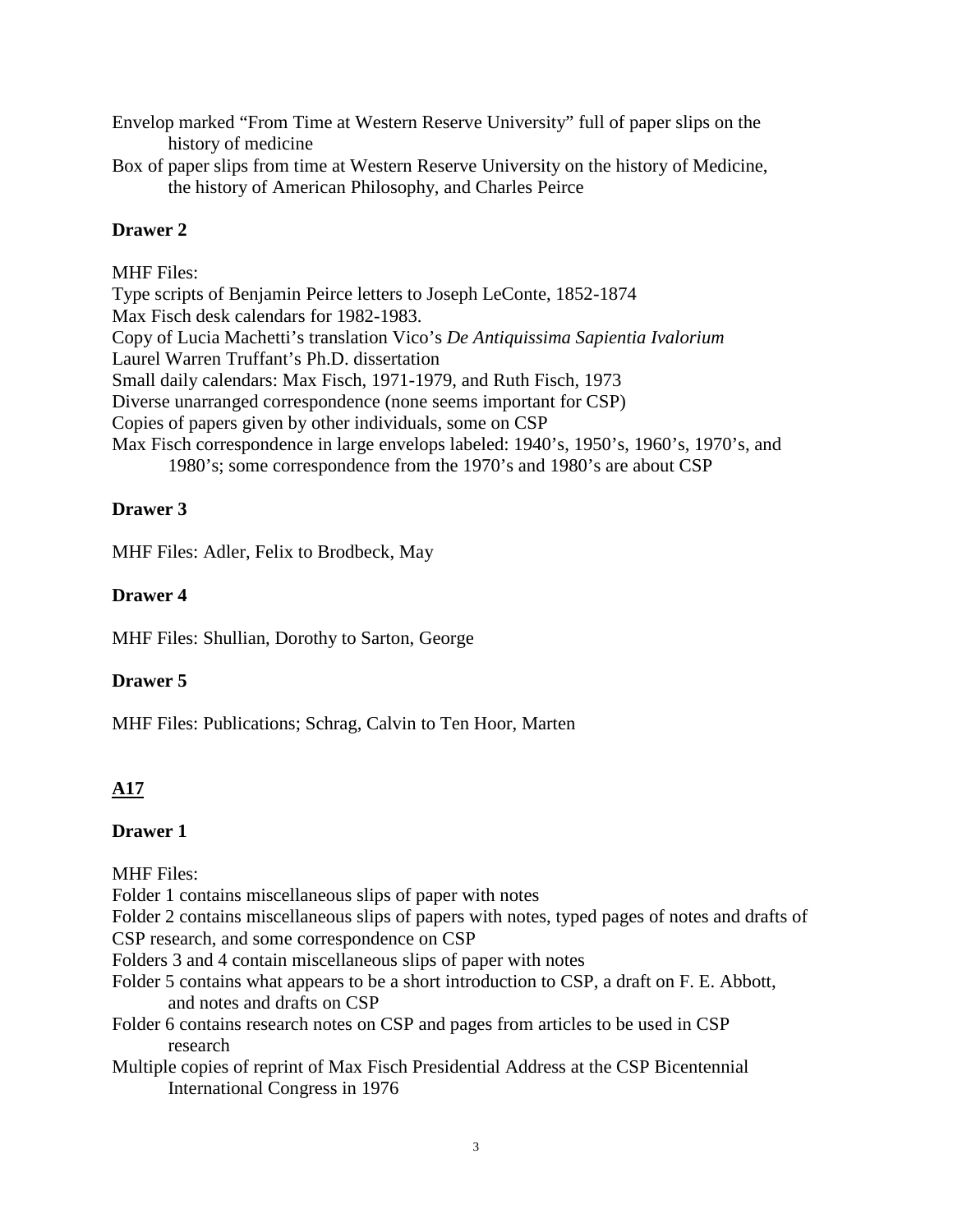Multiple copies of reprints of Max Fisch edited "Notes and Queries" from the *Journal of Medicine and Allied Sciences*, early numbers, Volume I 8 ½ x 14 research notes with much bibliographical information

## **Drawer 2**

MHF Files: Elijah Jordan microfilms Max Fisch small daily calendars, 1968-1970, 1985-1993 Max Fisch 1924 Butler University diploma • Ruth Bales Fisch 1924 Butler University diploma, high school diploma inside folder ● Butler University yearbooks • Lowell High School (Max Fisch) centennial yearbook ● Cornell University picture book Picture book of Greece Memorabilia from trip to China and Japan 1921 book, *Trees of Indiana*, with pressed tree leaves

## **Drawer 3**

MHF Files: Fisch Family photographs ● Fisch Family letters ● File box with very old research notes, many in shorthand Old computer print-out of "Polemics on the *De Antiquissima Italorium Sapentria* in the *Giornale Die Lettorati D'Italia*

## **Drawer 4**

Peirce Biographical Materials ● Benjamin Peirce materials from Albert Lewis who was preparing a bio for the National Academy of Sciences Peirce federal employment record Maurice Auger Files ●

## **Drawer 5**

Empty

## **A18**

## **Drawer 1**

Max Fisch Photo Album, from the early  $20<sup>th</sup>$  century Mementos of Max Fisch Notebook from 1964 East-West Philosophers Conference; Max Fisch attended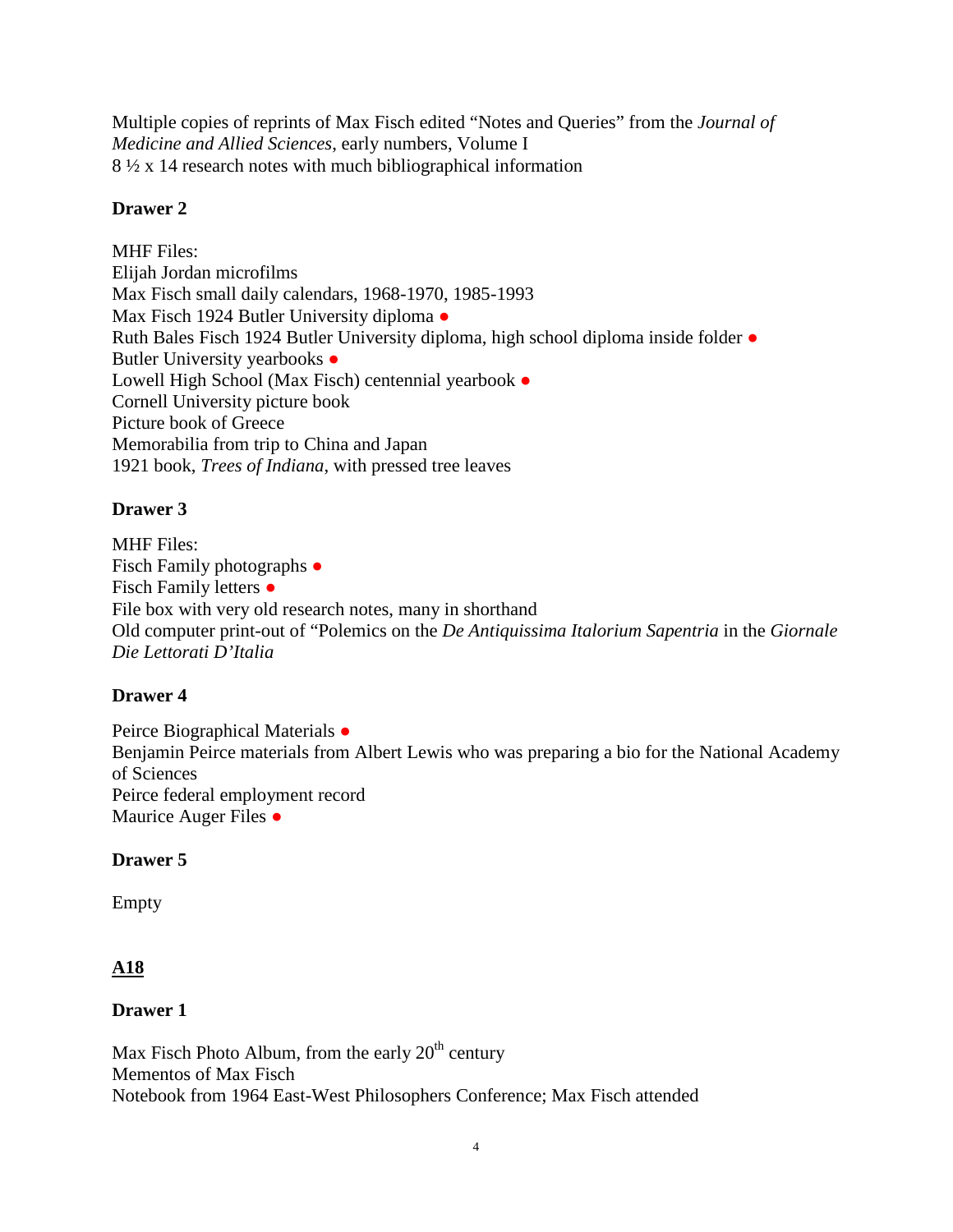Appraisal list of the Max Fisch library to be donated to IUUI (for tax purposes)

## **Drawer 2**

Empty

# **Drawer 3**

Carolyn Eisele Finding Aid, photograph, etc. Carolyn Eisele correspondence with Albert Lewis

## **Drawer 4**

Empty

## **Drawer 5**

Empty

# **A19**

**Drawer 1**

Arthur Burks' Material

## **Drawer 2**

Arthur Burks' Material

## **Drawer 3**

Arthur Burks' Material

## **Drawer 4**

Arthur Burks' Material

## **Drawer 5**

Arthur Burks' Material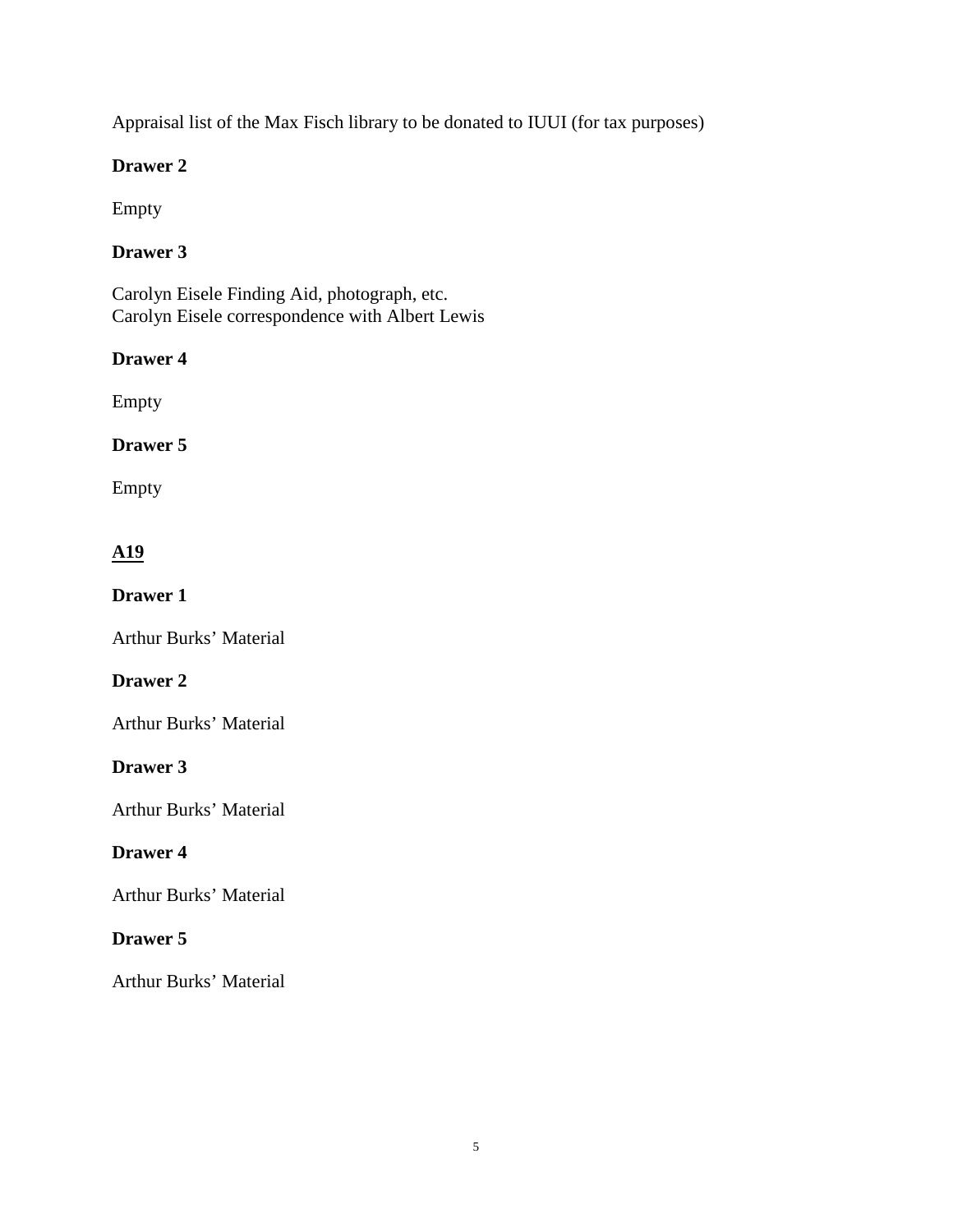## **A20**

## **Drawer 1**

James Mills Peirce, *Mathematical Tables: Chiefly to Four Figures,* First Series, Boston: Ginn & Company, 1879

G. Kirchhoff, *Untersuchungen Über Das Sonnenspectrum,* Berlin: Fred. Dümmler's Verlasbuchhandlund, 1862. From U. S, Coast & Geodetic Survey Library, with CSP signature in front.

Russian translation of William James's *Pragmatism*, 1938, edited by Ivan Sarailiev. All type is in Russian.

Members of the Johns Hopkins University, *Studies in Logic,* Boston, Little, Brown, and Company, 1883. Poor condition.

August Fredinanc Möbius, *Der barycentrische Calcul,* Leipzig, Verlag von Johann Ambrosius Barth, 1827.

Ralph Cudworth, *The True Intellectual System of the Universe,* 3 Volumes, London: Printed for Thomas Tegg, 1845. From the library of CSP, donated by Juliette Peirce to Harvard College Library, 1915.

Moses King (ed), *Benjamin Peirce: A Memorial Collection,* Boston: Rand, Avery, & Company, 1881.

John William Draper, *A History of the Intellectual Development of Europe,* New York: Harper & Brothers, Publishers, 1863. Signature of CSP in front.

C. S. Peirce, *Three Papers on Logic and Illustrations of the Logic of Science,* privately bound edition of papers cut from periodicals.

Charles Briot, *Versuche über die Mathematische Theorie des Lichtes,* Leipzig, Varlag von Quandt & Händel, 1867.

William Thomson Kelvin, *Popular Lectures and Addresses,* London: Macmillan & Company, 1889.

Francis Bowen, *A Treatise on Logic,* Cambridge, MA: Sever & Francis, 1864. Signed in front: Ben W. Peirce; annotated throughout by CSP.

Benjamin Peirce, *An Elementary Treatise on Curves, Functions, and Forces,* Boston, J. Munroe and Company, 1846.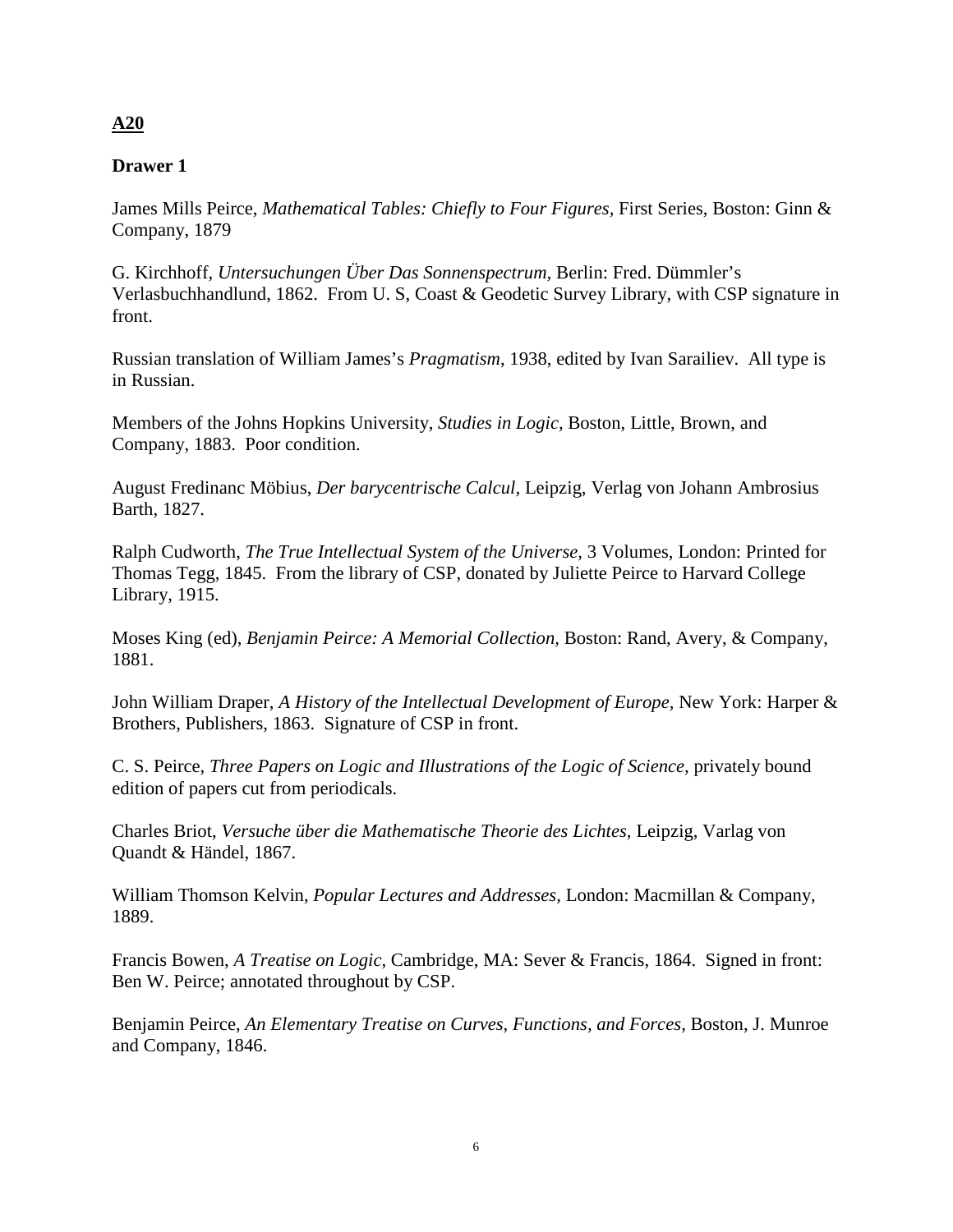James Mills Peirce, *Three and Four Place Tables of Logarithmic and Trigonometric Functions,*  Boston: Ginn Brothers, 1871.

Raymond Clare Archibald, *Benjamin Peirce, 1809-1880: Biofraphical Sketch and Bibliography* with reminiscences, Oberlin, OH: Mathematical Association of America, 1925. A second copy distributed by Open Court Publishing Co.

A. M. Nell, *Fünfstellige Logarithmen*, Darmstadtm GermanyL Verlag von Johann Philipp Diehl, 1870.

Peter Peregrinus, *Episele of Peter Peregrinus of Maricout to Spgerus of Foncaucourt, soldier, concerning the Magnet.* Charles Whittingham and Company at the Chilwick Press, 1902. 240 numbered copies. In front is a ticket to the CSP Lowell Institute lectures on "Some Topics of Logic Bearing on Questions Now Vexed," November 23 –December 17, 1903.

Robert Ridgway, *A Nomenclature of Colors for Naturalists,* Boston: Little, Brown, and Company 1886. Murray Murphey signature in front.

Hermann J. Klein, *Handbuch der Allgemeinen Himmelsbeschreibung* and *Das Sonnensystem*, two volumes bound together, Braunschweig: Druck und Verlag von Friedrich Vieweg und Son, 1871. U. S. Coast and Geodetic Survey stamp in front. CSP signature in from with date 1873 July 1.

Robert Flint, *Philosophy as Scientia Scientiarum and A History of Classifications of the Sciences*, New York: Charles Scribner's Sons, 1904. From CSP library.

Samuel Taylor Coleridge, *Specimens of the Table Talk*, fourth edition, London: John Murray, 1851.

I. Todhunter, *An Elementary Treatise on the Theory of Equaltions,* Cambridge, MA: Macmillan and Co., 1861. Has a U. S. Coast & Geodetic Survey stamp in front. Note on title page looks like it might be CSP writing.

J. Clerk Maxwell, *Theory of Heat,* fourth edition, London: Longmans, Green, and Co., 1875. Has a U. S. Coast & Geodetic Survey stamp in front.

Robert Willis, *Principles of Mechanism,* second edition, London: Longmans, Green, and Co., 1870. Has a U. S. Coast & Geodetic Survey stamp in front.

### **Drawer 2**

Prospectus of *The Epistle of Pierre Pelerin…on the Lodestone.*

Josiah Royce, "The Relations of the Principles of Logic to the Foundations of Geometry," reprint of *Transactions of the American Mathematical Society*, July 1905, pages 353-415.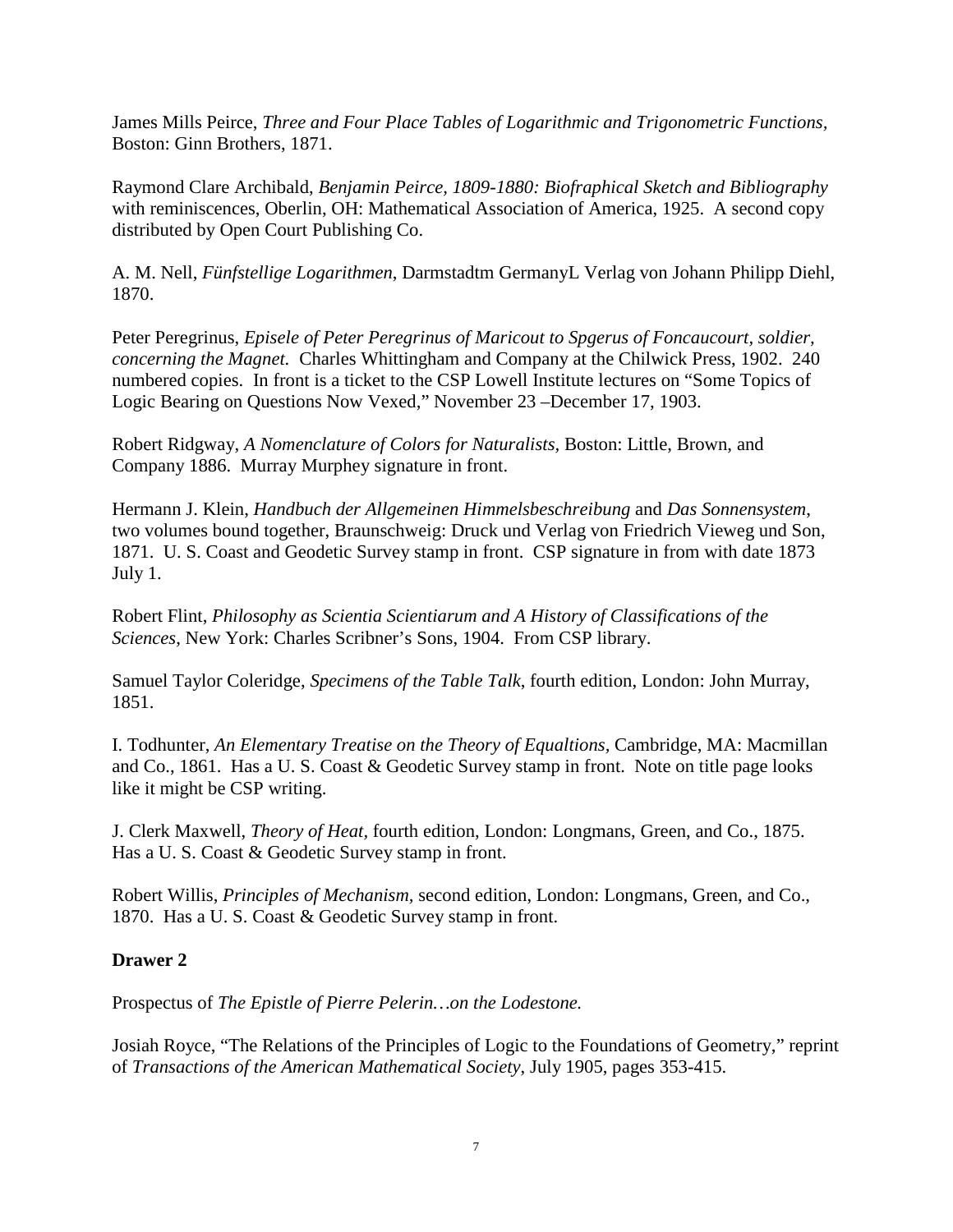Two Brothers, *Guesses at Truth*, second series, third edition, London: Waton & Maberly, 1855. Gift to CSP from father, Benjamin Peirce.

Andrew Tooke, *The Pantheon representing the Fabulous Histories of the Heathen Gods,* New York: Evert Duyckonck, 1810. "Charles Peirce, His Book" written in front.

Richard Whately, *Elements of Logic,* ninth edition, Louisville, KY: Morton & Griswold, Publishers, 1854.

Melusina Fay Peirce, *New York: A Symphonic Study*, New York: Neale Publishing Company, 1918.

August Beer, *Einleitung in die Höhere Optik*, Braunschweig: Druck und Verlag von Friedrich Vieweg und Sohn, 1853. Has a U. S. Coast & Geodetic Survey stamp in front.

Henry William Watson, *A Treatise on the Kinetic Theory of Gases,* Oxford: At the Clarendon Press, 1876. Has a U. S. Coast & Geodetic Survey stamp in front.

Edward Johnston Vernon, *A Guide to the Anglo-Saxon Tongue,* London: John Russell Smith, 1850. "Charles S. Peirce, Harvard College" in front.

Ludwig Seidel, *Untersuchungen über die gegenseitigen Helligkeiten der Fisterne erster Grösse,*  München, Verlag der K. Akadeemie, 1852. Has a U. S. Coast & Geodetic Survey stamp in front. CSP signature in front.

Camille Jordan, *Traité des Substitutions et des Equaltions Algébriques,* Paris: Gauthier-Villars, 1870. Has a U. S. Coast & Geodetic Survey stamp in front. CSP signature in front, along with "Bought in Turin, 1871 Jan 11."

*Clark University, 1889-1899: Decennial Celebration*, Worcester, MA: Printed for the University, 1899, Contains essays about the university and lectures given in connection with the celebration.

Benjamin Peirce, *Linear Associative Algebra,* New edition with addenda and notes by CSP, New York: D. Van Nostrand, Publisher, 1882. An original published copy and a rebound copy.

Benjamin Peirce, *Linear Associative Algebra*, Washington City, 1870. Has a U. S. Coast & Geodetic Survey stamp in front. Bound with 1882 new edition.

## **Drawer 3**

David Savan Papers

## **Drawer 4**

Empty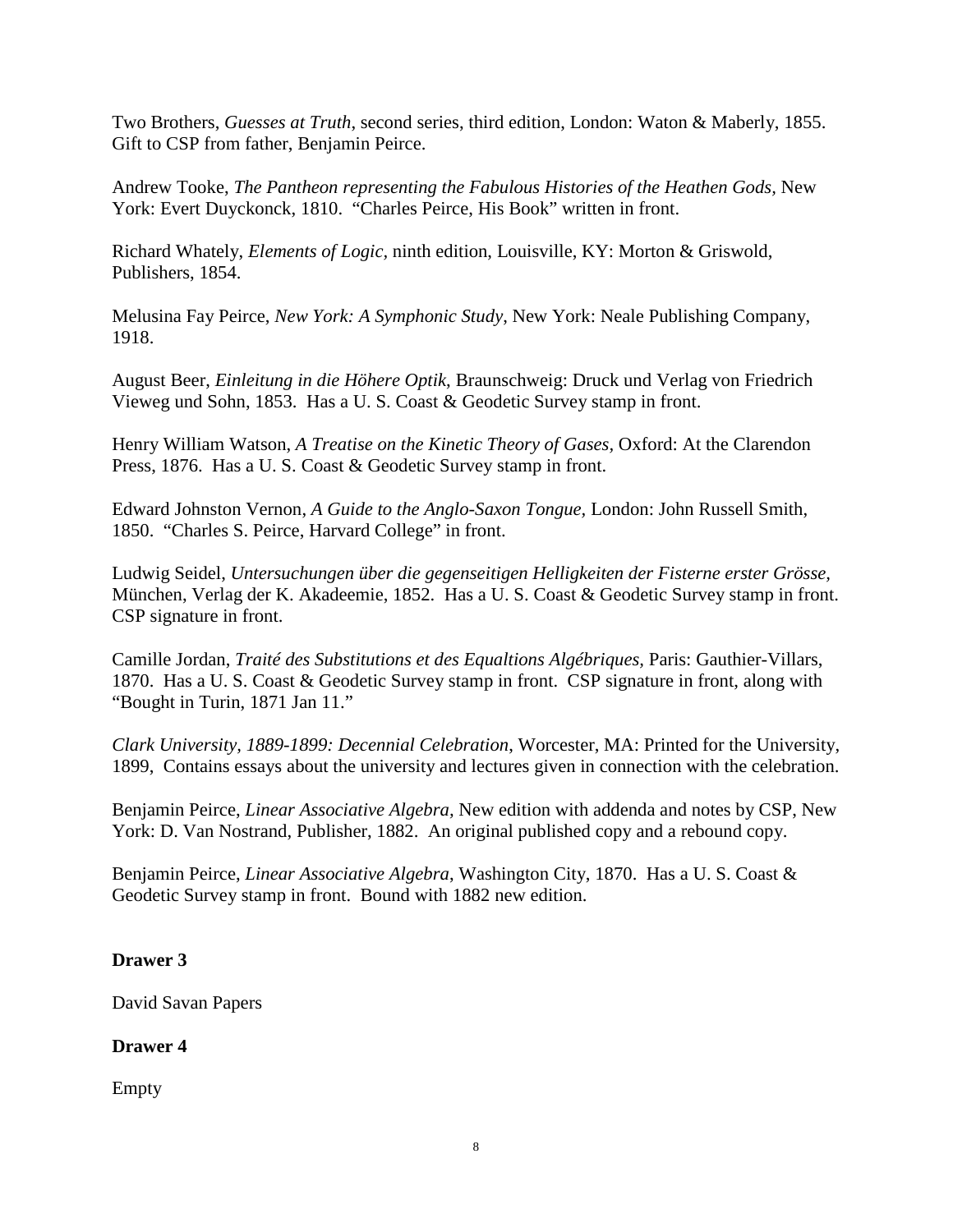Empty

## **A21**

### **Drawer 1**

CSP Chronological Notes Left: 1800-6/1857 Right: 7/1857-1864

### **Drawer 2**

CSP Chronological Notes Left: 1865- 7/1872 Right: 7/1872-July, 1879

### **Drawer 3**

CSP Chronological Notes Left: August, 1879-1886 Right: 1887-1894

### **Drawer 4**

CSP Chronological Notes Left: 1895-1901 Right: 1902-1907

## **Drawer 5**

CSP Chronological Notes Left: 1908-1914 Right: 1915-1959 + Undated

### **Drawer 6**

Audio/Visual Materials Left: 2 VHS tapes on Peirce; 1 DVD on Peirce; 1 CD on Irish Poetry Right: Empty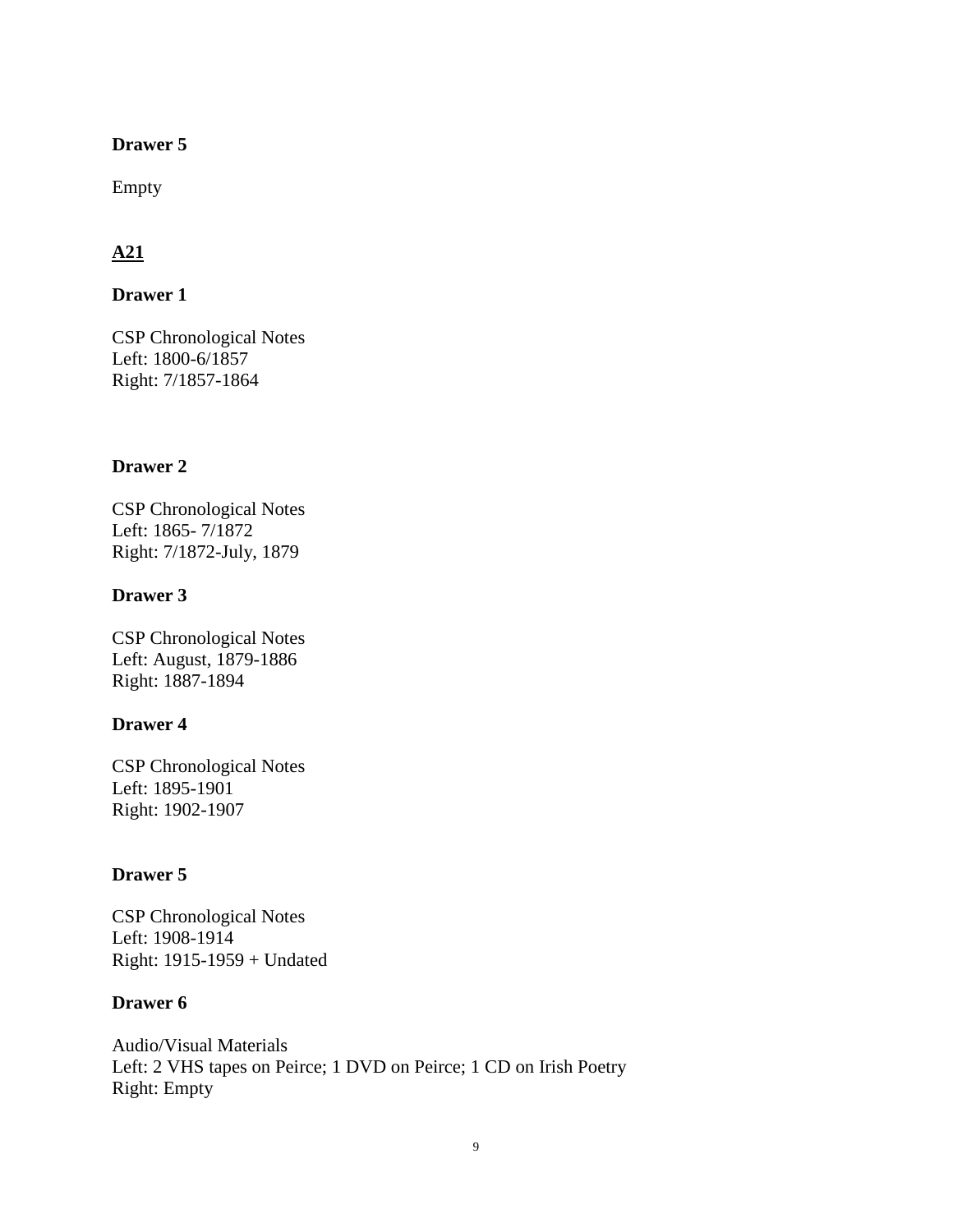Left & Right: Empty

## **Drawer 8**

Left & Right: Empty

# **A22**

## **Drawer 1**

Peirce Subject Notes Left: A-Comfort Right: Comite-F **Drawer 2**

Peirce Subject Notes Left: G-Liagre Right: Liar-O

## **Drawer 3**

Peirce Subject Notes Left: P-Sky Blue Right: Slang-Z

## **Drawer 4**

Left: Bibliography Notes on Peirce and about Peirce Right: Misc. Research Notes

## **Drawer 5**

Left & Right: Empty

## **Drawer 6**

Left & Right: Empty

## **Drawer 7**

Left & Right: Empty